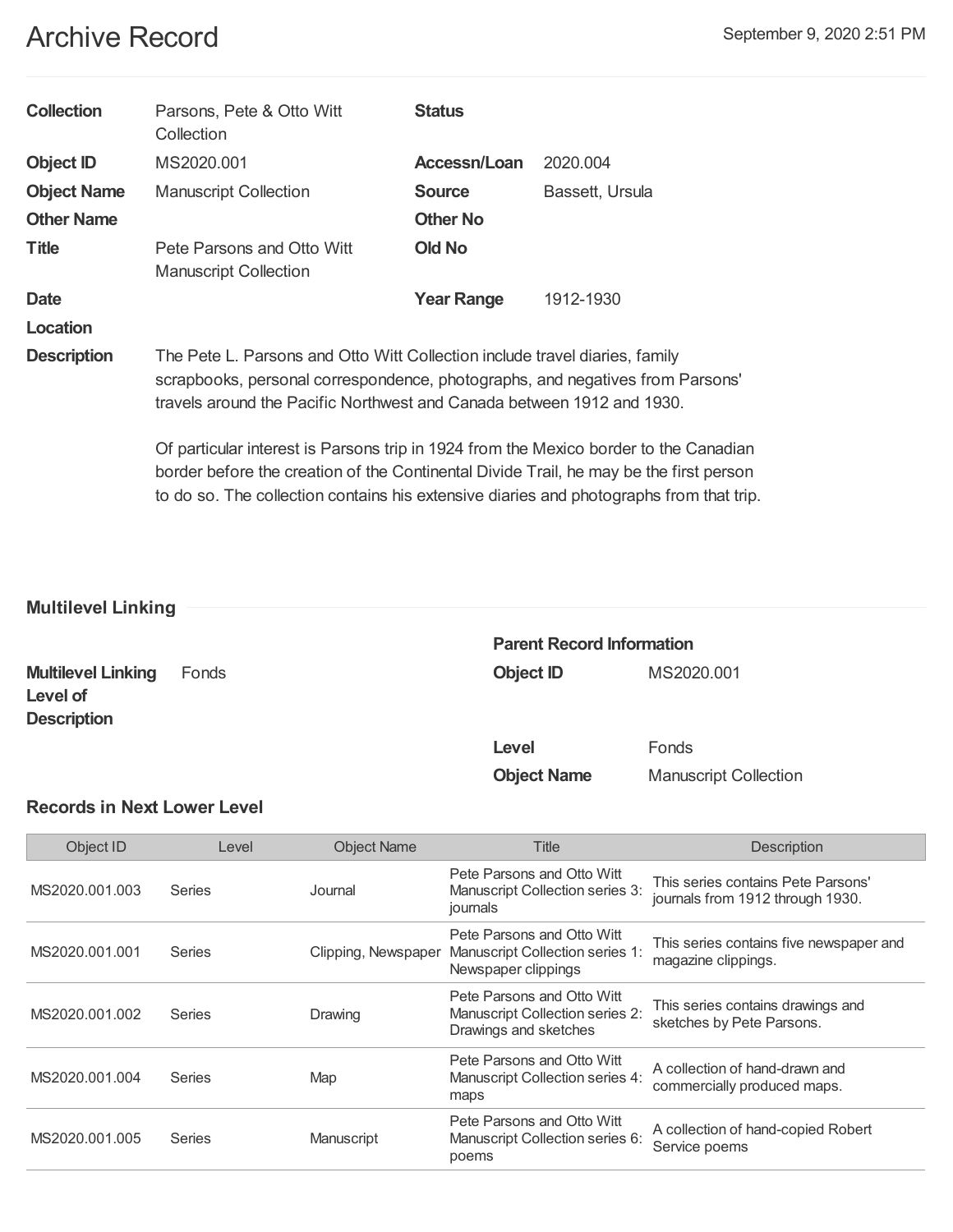| Object ID<br>Level |               | Object Name | Title<br><b>Description</b>             |                                                                                                                                                          |
|--------------------|---------------|-------------|-----------------------------------------|----------------------------------------------------------------------------------------------------------------------------------------------------------|
| MS2020.001.006     | <b>Series</b> | Postcard    | Pete Parsons and Otto Witt<br>postcards | A collection of postcards sent from Pete<br>Manuscript Collection series 6: Parsons to Otto Witt during his travels<br>around the western United States. |

### **Notes, Legal, Provenance**

| <b>Notes</b>        | The Parsons Witt collection spans<br>from 1912 to 1930 and contains not<br>only prints and negatives from<br>Parsons travels but also his detailed<br>handwritten journals, postcards, maps,<br>and other material related to his life.<br>Over those eighteen years, Parsons<br>travels took him as far north as Alaska<br>and south to Panama City, Panama.<br>He spent the falls and winters in Mill<br>City, Oregon, and his springs and<br>summer walking the Cascades, Sierra<br>Nevada, and Rocky Mountain ranges.<br>In addition to his long walks, the<br>photograph collection documents his<br>interest in tall-masted sailing ships and<br>airplanes. His journals, however, give<br>insight into his wide range of interests,<br>from aeronautics to electronics to<br>celestial navigation. | <b>Provenance</b>     | Pete Parsons sent, or gave, these<br>materials to Otto Witt between 1912<br>and the time of his death in 1930.<br>Following Parsons death, they became<br>the property of Otto Witt, and later his<br>daughter, Ursula Bassett. The<br>materials came into possession of the<br>Mazama Library and Historical<br>Collections by deed of gift in 2020. |
|---------------------|-----------------------------------------------------------------------------------------------------------------------------------------------------------------------------------------------------------------------------------------------------------------------------------------------------------------------------------------------------------------------------------------------------------------------------------------------------------------------------------------------------------------------------------------------------------------------------------------------------------------------------------------------------------------------------------------------------------------------------------------------------------------------------------------------------------|-----------------------|-------------------------------------------------------------------------------------------------------------------------------------------------------------------------------------------------------------------------------------------------------------------------------------------------------------------------------------------------------|
| <b>Legal Status</b> | Owned by the Mazamas                                                                                                                                                                                                                                                                                                                                                                                                                                                                                                                                                                                                                                                                                                                                                                                      | <b>Web Rights</b>     |                                                                                                                                                                                                                                                                                                                                                       |
|                     | People, Subjects, Classification, Search Terms                                                                                                                                                                                                                                                                                                                                                                                                                                                                                                                                                                                                                                                                                                                                                            |                       |                                                                                                                                                                                                                                                                                                                                                       |
| People              | Parsons, Pete L.                                                                                                                                                                                                                                                                                                                                                                                                                                                                                                                                                                                                                                                                                                                                                                                          | <b>Classification</b> |                                                                                                                                                                                                                                                                                                                                                       |
| <b>Subjects</b>     | Hiking; Hiking--California; Hiking--<br>California, Northern; Hiking--California,<br>Southern; Hiking--Oregon; Hiking--<br>Washington (State); Mountaineering;<br>Mountaineering--California;<br>Mountaineering--Colorado;<br>Mountaineering--Washington (State);<br>Mountaineering--Oregon;<br>Mountaineering--Oregon--Jefferson,<br>Mount--Map; New Mexico; Hiking--<br>New Mexico; Outdoor recreation--New<br>Mexico; Trails--New Mexico                                                                                                                                                                                                                                                                                                                                                               | <b>Search Terms</b>   | Mount Jefferson; Jefferson, Mount<br>(Or.); Jefferson, Mount                                                                                                                                                                                                                                                                                          |